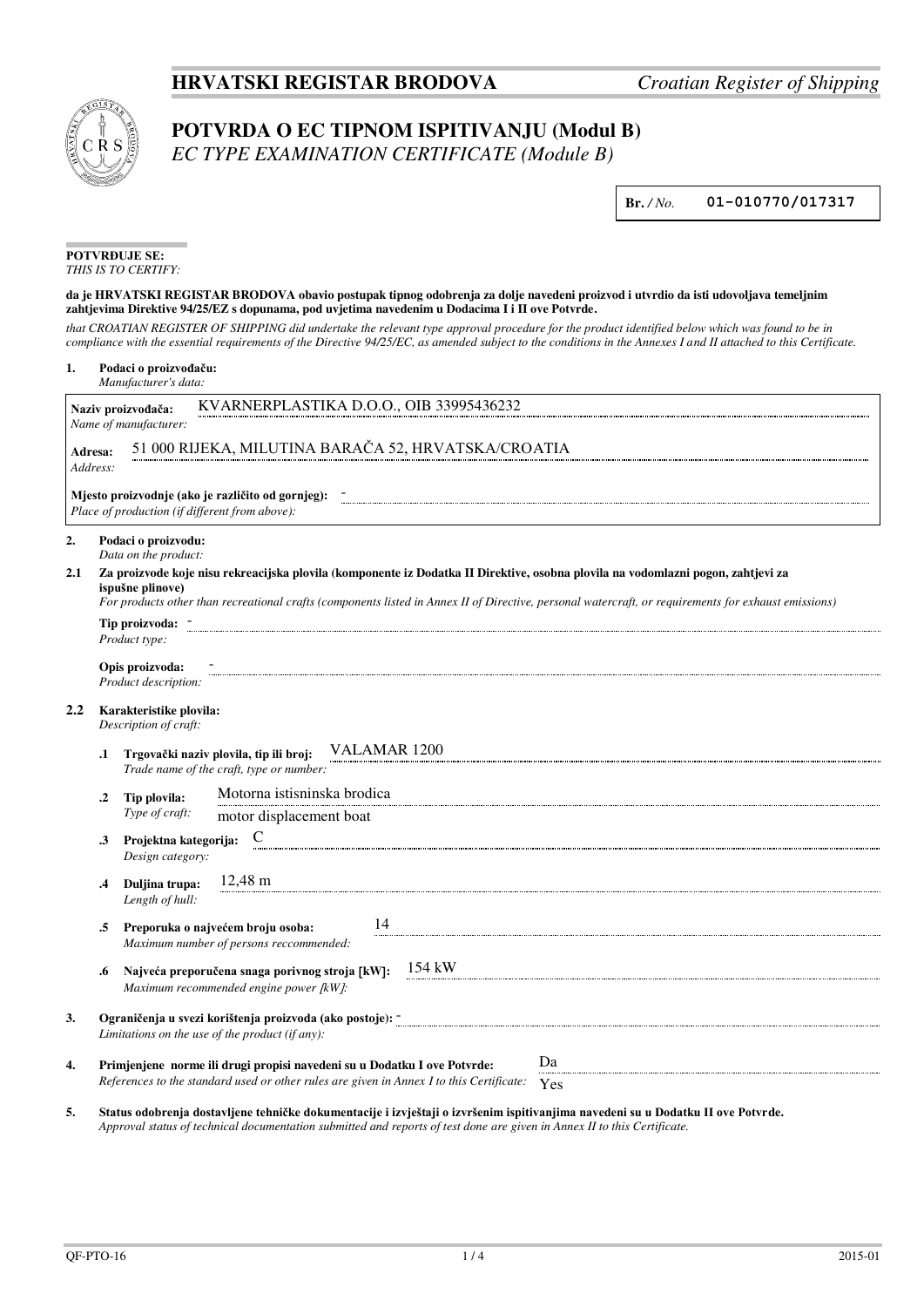## **Napomene:**

*Notes:*

- **Ova potvrda vrijedi pod uvjetom da je udovoljeno uvjetima navedenim u Potvrdi i dodacima ovoj Potvrdi.**  *This Certificate remains valid provided the conditions in the Certificate and attached Annexes are complied with.*
- **Ova potvrda prestaje vrijediti u slučaju izmjene projekta proizvoda ili načina proizvodnje u odnosu na odobreni prototip. Proizvođač mora izvijestiti Hrvatski registar brodova o svakoj izmjeni na proizvodu ili proizvodnom procesu sa svrhom da dobije valjanu Potvrdu.** *This Certificate ceases to be valid for product, the design or manufacture of which has been varied or modified from the type tested. The manufacturer has to notify the Croatian Register of Shipping of any modifications or changes to the product or of product manufacture in order to obtain a valid Certificate.*

**Izdano od Hrvatskog registra brodova, prijavljeno tijelo broj 2489**  *Issued by Croatian Register of Shipping, notified body number 2489*

Mjesto i datum: <u>contracts Split</u> 2015-04-13 M.P.<br>Place and date: Seal

*Place and date:**Seal* **Potpis** - *Signature* 

Marinko Popović, dipl.ing.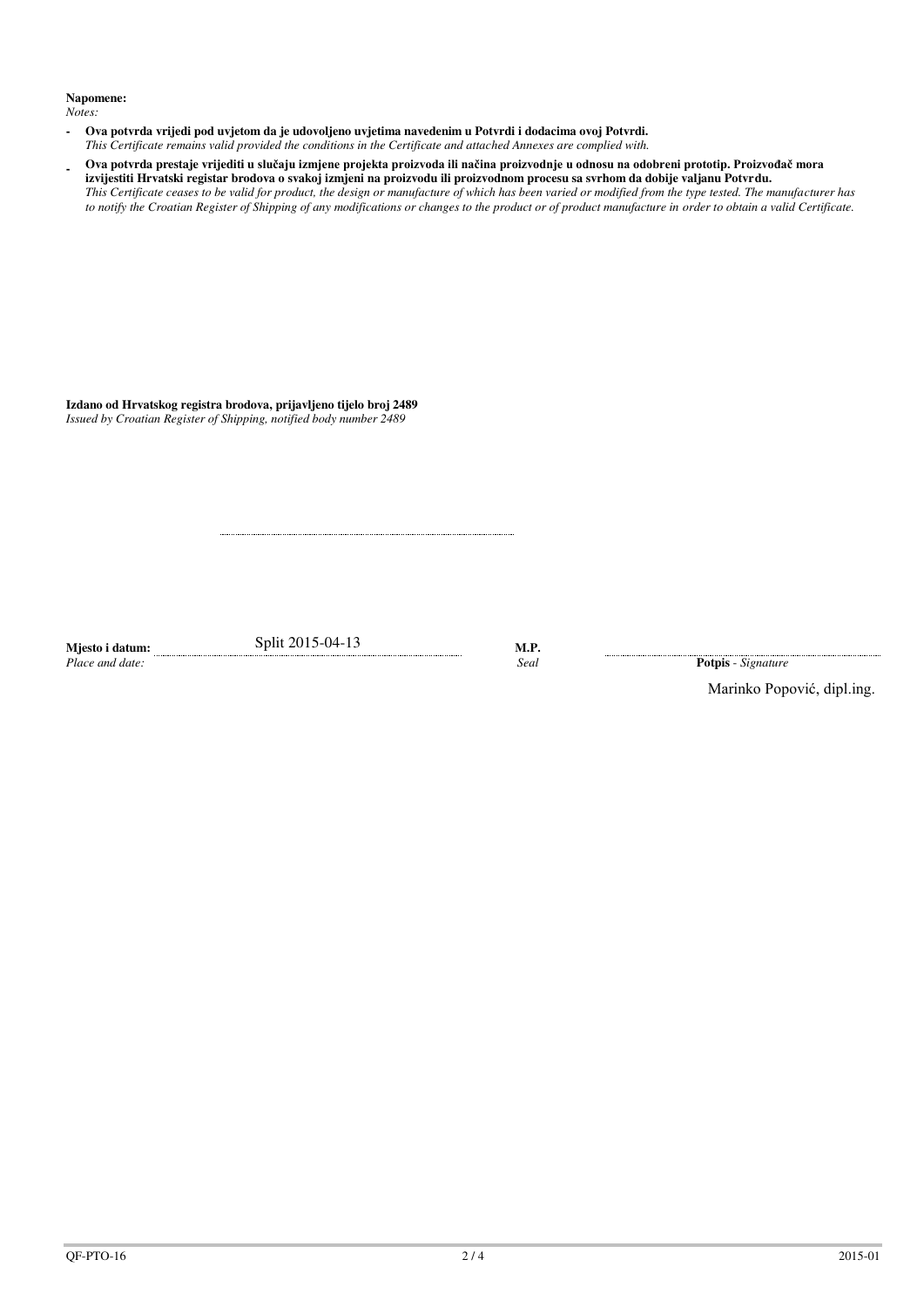| <b>TEMELJNI ZAHTJEVI</b><br>(ref. na odgovarajuću točku u Dodatku IA i IC, Direktive)<br><b>ESSENTIAL REQUIREMENTS</b><br>(reference to relevant articles in Annex IA & IC of the Directive) | Norma, propis<br><b>Standards</b> | locument/methods<br>Other normative<br>metode koji su<br>Drugi propisi<br>korišteni | dokumentacija<br>Technical file<br>Tehnička | Navesti detaljno<br>$(*: obvezno)$<br>Please specify in more detail<br>(*: Mandatory Standards) |
|----------------------------------------------------------------------------------------------------------------------------------------------------------------------------------------------|-----------------------------------|-------------------------------------------------------------------------------------|---------------------------------------------|-------------------------------------------------------------------------------------------------|
| Opći zahtjevi (2) · General requirements                                                                                                                                                     | $\boxtimes$                       |                                                                                     |                                             | <u>HRN EN ISO 8666-2002 *</u>                                                                   |
| Identifikacijski broj plovila $CIN(2.1)$ · Craft Identification Number - CIN                                                                                                                 | $\boxtimes$                       |                                                                                     |                                             | HRN EN ISO 10087:2006 *                                                                         |
| Pločica graditelja (2.2.) · Builder's Plate                                                                                                                                                  | $\boxtimes$                       |                                                                                     |                                             | HRN EN ISO 14945:2004                                                                           |
| Zaštita od pada u more i sredstva za ukrcaj na plovilo osoba u moru (2.3) ·<br>Protection from falling overboard and means of reboarding                                                     | $\boxtimes$                       |                                                                                     |                                             | HRN EN ISO 15085:2005                                                                           |
| Vidljivost s glavnog mjesta upravljanja (2.4) · Visibility from the main steering<br>position                                                                                                | $\boxtimes$                       |                                                                                     |                                             | <b>HRN EN ISO 11591:2001</b>                                                                    |
| Priručnik za korištenje (2.5) • Owner's manual                                                                                                                                               | $\boxtimes$                       |                                                                                     |                                             | HRN EN ISO 10240:2008<br>HRN EN ISO 11192:2005                                                  |
| <b>Struktura</b> $(3.1)$ • <i>Structure</i>                                                                                                                                                  | $\mathbf{L}$                      | $\boxtimes$                                                                         |                                             | CRS Rules for Classification of<br>Ships                                                        |
| Stabilitet i nadvođe (3.2) • Stability and freeboard                                                                                                                                         | $\Box$                            | $\boxtimes$                                                                         |                                             | CRS Rules for Classification of<br>Ships                                                        |
| <b>Istisnina i plovnost</b> $(3.3)$ $\cdot$ <i>Buoyancy and floatation</i>                                                                                                                   |                                   | $\boxtimes$                                                                         |                                             | <b>CRS</b> Rules for Classification of                                                          |
| Otvori na trupu, palubi i nadgrađu (3.4) · Openings in hull, deck and<br>superstructure                                                                                                      | $\boxtimes$                       |                                                                                     |                                             | HRN EN ISO 12216:2004                                                                           |
| Naplavljivanje (3.5) • Flooding                                                                                                                                                              | $\boxtimes$                       |                                                                                     |                                             | HRN EN ISO 11812:2004<br>HRN EN ISO 11591:2001<br>HRN EN ISO 11591:2001                         |
| Najveće opterećenje preporučeno od proizvođača (3.6) · Manufacturer's<br>maximum recommended load                                                                                            | $\boxtimes$                       |                                                                                     |                                             | <b>HRN EN ISO 14946:2004</b>                                                                    |
| Smještaj splavi za spašavanje (3.7) • Liferaft stowage                                                                                                                                       | $\boxtimes$                       |                                                                                     |                                             |                                                                                                 |
| Napuštanje plovila (3.8) • Escape                                                                                                                                                            |                                   |                                                                                     |                                             |                                                                                                 |
| Sidrenje, vez, tegalj (3.9) • Anchoring, mooring and towing                                                                                                                                  | $\boxtimes$                       |                                                                                     |                                             | HRN EN ISO 15084:2005                                                                           |
| Upravljivost (4) · Handling characteristics                                                                                                                                                  | $\times$                          |                                                                                     |                                             | <b>HRN EN ISO 8665:2008</b>                                                                     |
| Strojevi i prostorije strojeva $(5.1)$ $\cdot$ Engines and engine spaces                                                                                                                     |                                   |                                                                                     |                                             |                                                                                                 |
| Ugrađeni porivni strojevi (5.1.1) • Inboard engine                                                                                                                                           | $\boxtimes$                       |                                                                                     |                                             | HRN EN ISO 16147:2004                                                                           |
| Ventilacija $(5.1.2)$ • Ventilation                                                                                                                                                          | $\boxtimes$                       |                                                                                     |                                             | HRN EN ISO 16147:2004                                                                           |
| Izloženi dijelovi strojeva (5.1.3) • Exposed parts                                                                                                                                           | $\boxtimes$                       |                                                                                     |                                             | HRN EN ISO 16147:2004                                                                           |
| Pokretanje izvnbrodskih motora (5.1.4) · Outboard engine starting                                                                                                                            |                                   |                                                                                     |                                             |                                                                                                 |
| Sustav goriva $(5.2)$ • Fuel system                                                                                                                                                          |                                   |                                                                                     |                                             |                                                                                                 |
| Sustav goriva - općenito $(5.2.1)$ · General - fuel system                                                                                                                                   | $\boxtimes$                       |                                                                                     |                                             | EN ISO 10088:2009                                                                               |
| Tankovi goriva (5.2.2) · Fuel tanks                                                                                                                                                          | $\boxtimes$                       |                                                                                     |                                             | HRN EN ISO 21487:2008                                                                           |
| Električna oprema (5.3) · Electrical systems                                                                                                                                                 | $\boxtimes$                       |                                                                                     |                                             | HRN EN ISO 10133:2003                                                                           |
| Sustav kormilarenja (5.4) · Steering systems                                                                                                                                                 |                                   |                                                                                     |                                             |                                                                                                 |
| Sustav kormilarenja - općenito (5.4.1) • General - steering system                                                                                                                           | $\boxtimes$                       |                                                                                     |                                             |                                                                                                 |
| Sustav kormilarenja u nuždi (5.4.2) • Emergency arrangements                                                                                                                                 | $\boxtimes$                       |                                                                                     |                                             | HRN EN ISO 10592:2001                                                                           |
| Plinska instalacija $(5.5) \cdot$ Gas systems                                                                                                                                                |                                   |                                                                                     |                                             |                                                                                                 |
| Protupožarna zaštita (5.6) · Fire protection                                                                                                                                                 |                                   |                                                                                     |                                             |                                                                                                 |
| Protupožarna zaštita - općenito $(5.6.1)$ · General – fire protection                                                                                                                        | $\boxtimes$<br>$\boxtimes$        |                                                                                     |                                             | HRN EN ISO 9094-1:2003                                                                          |
| Protupožarna oprema (5.6.2) · Fire-fighting equipment                                                                                                                                        | $\boxtimes$                       |                                                                                     |                                             | <b>COLREG 72</b>                                                                                |
| Navigacijska svjetla (5.7) · Navigation lights                                                                                                                                               | $\boxtimes$                       |                                                                                     |                                             |                                                                                                 |
| Sprečavanje ispuštanja u more (5.8) · Discharge prevention                                                                                                                                   |                                   |                                                                                     |                                             | vidi Deklaraciju o sukladnosti proizvođača porivnog stroja                                      |
| Dodatak I.B/Annex I.B - Zahtjevi za ispušne plinove/Exhaust Emissions                                                                                                                        |                                   |                                                                                     |                                             | see the Declaration of Conformity of the engine manufacturer                                    |